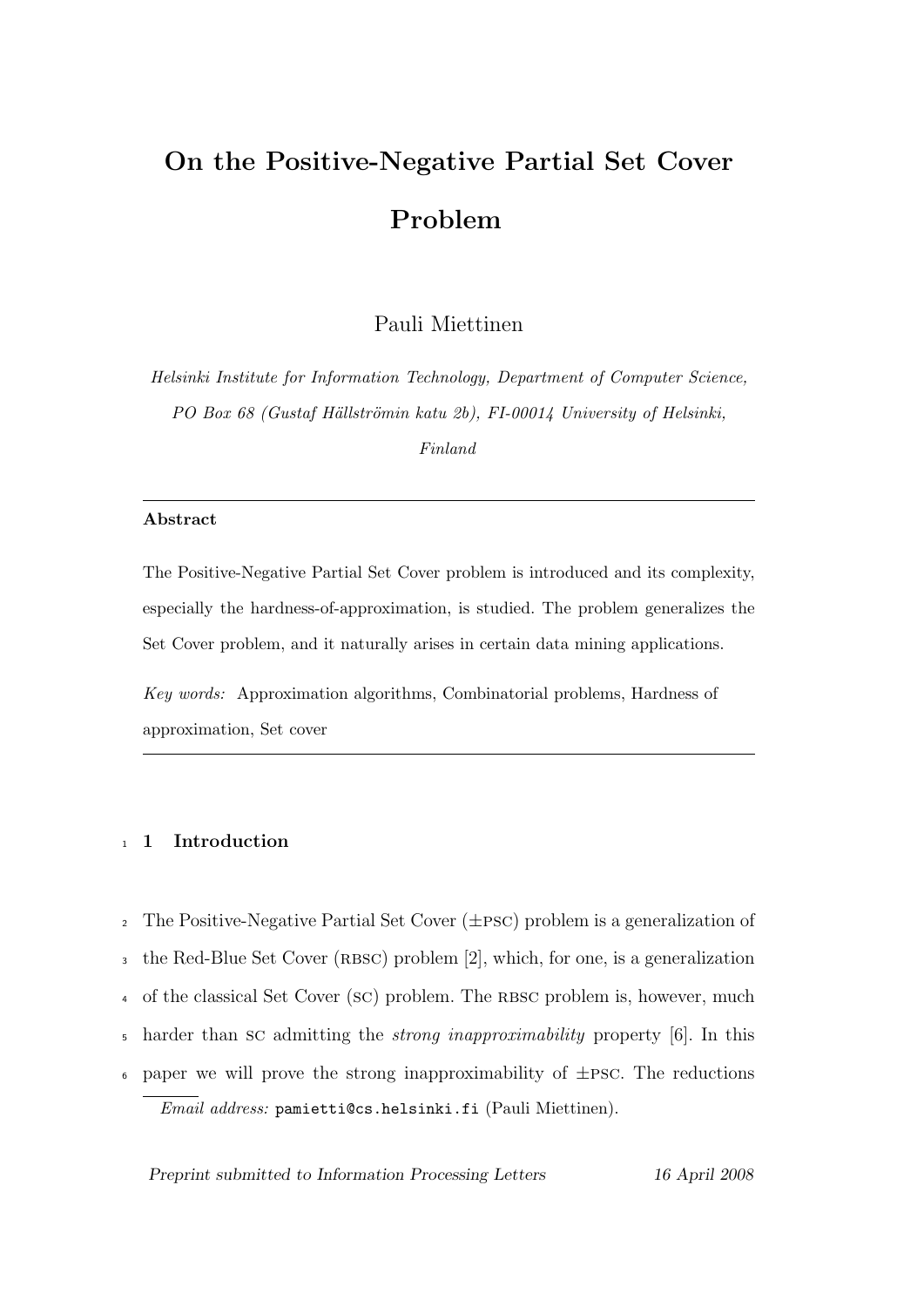$\tau$  used will also lead to an approximation algorithm for  $\pm$ PSC, and to results <sup>8</sup> about its parameterized complexity.

#### <sup>9</sup> 1.1 Notation and Problem Definitions

 $10$  In RBSC, we are given disjoint sets R and B of red and blue elements, re-11 spectively, and a collection  $S = \{S_1, \ldots, S_n\} \subseteq 2^{R \cup B}$ . The goal is to find 12 a collection  $\mathcal{C} \subseteq \mathcal{S}$  that covers all blue elements, i.e.,  $B \subseteq \cup \mathcal{C}$ , while mini-13 mizing the number of covered red elements. The cost of a solution  $\mathcal C$  is de-14 fined as  $\text{cost}_{\text{RBSC}}(R, \mathcal{C}) = |R \cap (\cup \mathcal{C})|$ , where  $\cup \mathcal{C}$  is the union over C's sets <sup>15</sup> (i.e.,  $\cup \mathcal{C} = \bigcup_{C \in \mathcal{C}} C$ ); a shorthand we use throughout this paper. We will use 16 cost<sub>RBSC</sub>(C) when R is clear from the context. Finally, let  $\rho = |R|$  and  $\beta = |B|$ .

 In  $\pm$ PSC, the requirement of covering all blue elements is relaxed; instead, the goal is to find the best balance between covering the blue elements and not 19 covering the red ones. In the context of  $\pm$ PSC, the red and blue elements are called negative and positive elements, respectively.

21 An instance of  $\pm$ PSC is a triplet  $(N, P, Q)$  with  $|N| = \nu$ ,  $|P| = \pi$ , and  $Q =$  $_{22}$  { $Q_1, \ldots, Q_m$ }  $\subseteq 2^{P \cup N}$ . A solution of a ±PSC instance is a collection  $\mathcal{D} \subseteq \mathcal{Q}$ , <sup>23</sup> and its cost is defined to be

$$
\mathsf{cost}_{\pm \mathrm{PSC}}(N, P, \mathcal{D}) = \left| P \setminus (\cup \mathcal{D}) \right| + \left| N \cap (\cup \mathcal{D}) \right|,\tag{1}
$$

<sup>24</sup> namely the number of uncovered positive elements plus the number of covered  $25$  negative elements. Again we will omit N and P when they are clear from the <sup>26</sup> context.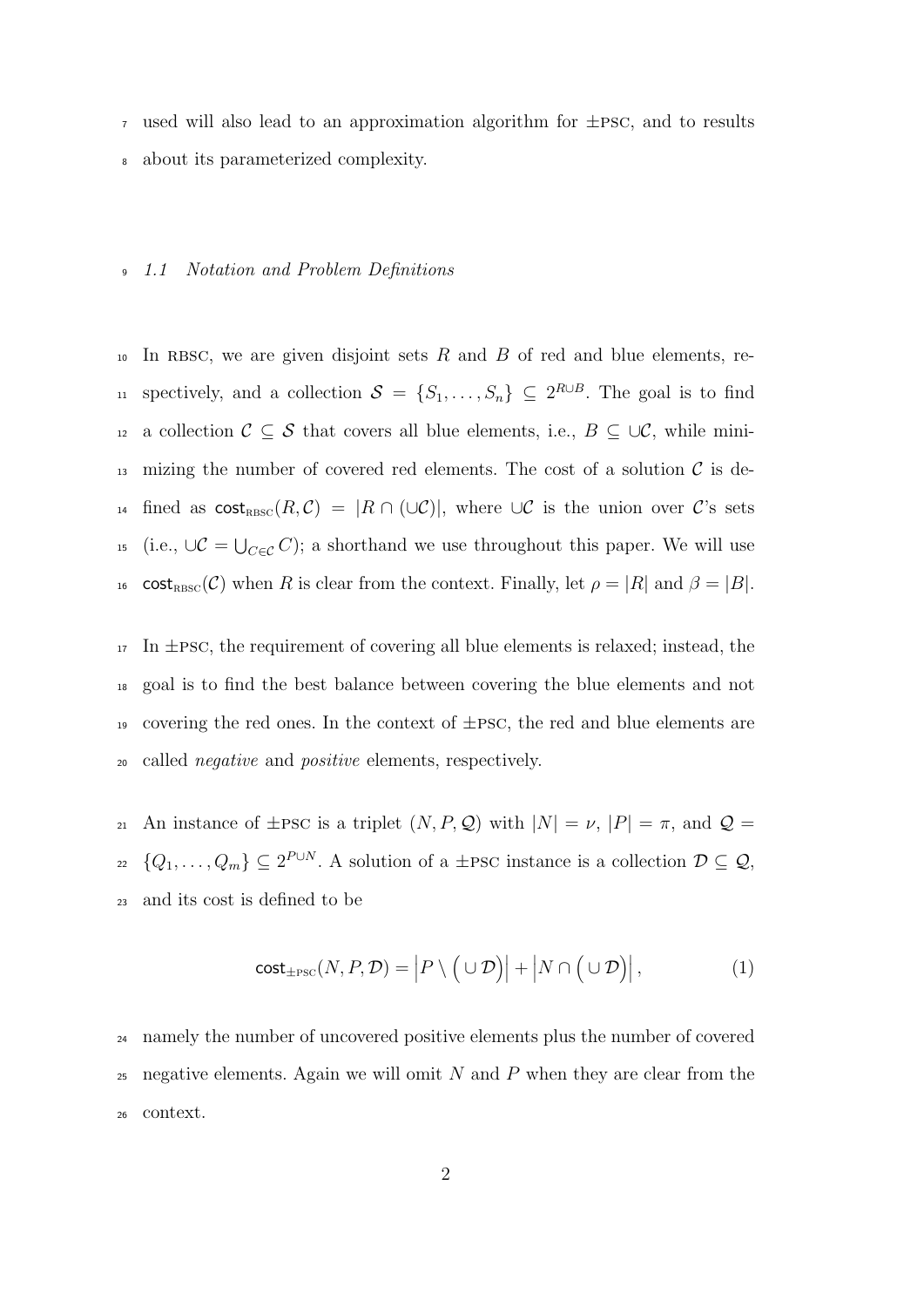#### <sup>27</sup> 1.2 Related Work

 $28$  The RBSC problem was presented by Carr et al. [2] who also gave two hardness-29 of-approximation results to it: (*i*) unless  $NP \subseteq DTIME(n^{polylog(n)})$ , there exist 30 no polynomial-time approximation algorithms to approximate RBSC to within 31 a factor of  $2^{(4\log n)^{1-\varepsilon}}$  for any  $\varepsilon > 0$ , and  $(ii)$  there are no polynomial-time approximation algorithms to approximate RBSC to within  $2^{\log^{1-(\log \log \beta)}{c}}$  for 33 any constant  $c < 1/2$  unless P = NP. The first result was independently <sup>34</sup> proved by Elkin and Peleg [4], and the latter result was based upon a result  $\frac{35}{25}$  by Dinur and Safra [3]. The best upper bound for RBSC is due to Peleg [6], <sup>36</sup> who recently presented a  $2\sqrt{n \log \beta}$ -approximation algorithm for it.

 To the best of the author's knowledge, there are no previous hardness results 38 for the  $\pm$ PSC problem, nor any approximation algorithms for it. The problem itself appears in some data mining applications (e.g., [1]), but its complexity and the existence of efficient approximation algorithms for it have not been studied previously.

## <sup>42</sup> 2 Results

<sup>43</sup> The main result of this paper relates the upper and lower bounds for the  $\pm$ PSC's approximability to the respective bounds for RBSC.

45 **Theorem 1** RBSC is approximable to within a factor of  $f(\rho, \beta, n)$  if  $\pm$ PSC 46 is approximable to within a factor of  $f(\rho, \beta/\rho_{\text{max}}, n)$ , where  $\rho_{\text{max}}$  is the max- $\frac{47}{47}$  imum number of red elements in any set of the RBSC instance. Vice versa, 48  $\pm$ PSC is approximable to within a factor of  $g(\nu + \pi, \pi, m + \pi)$  if RBSC can be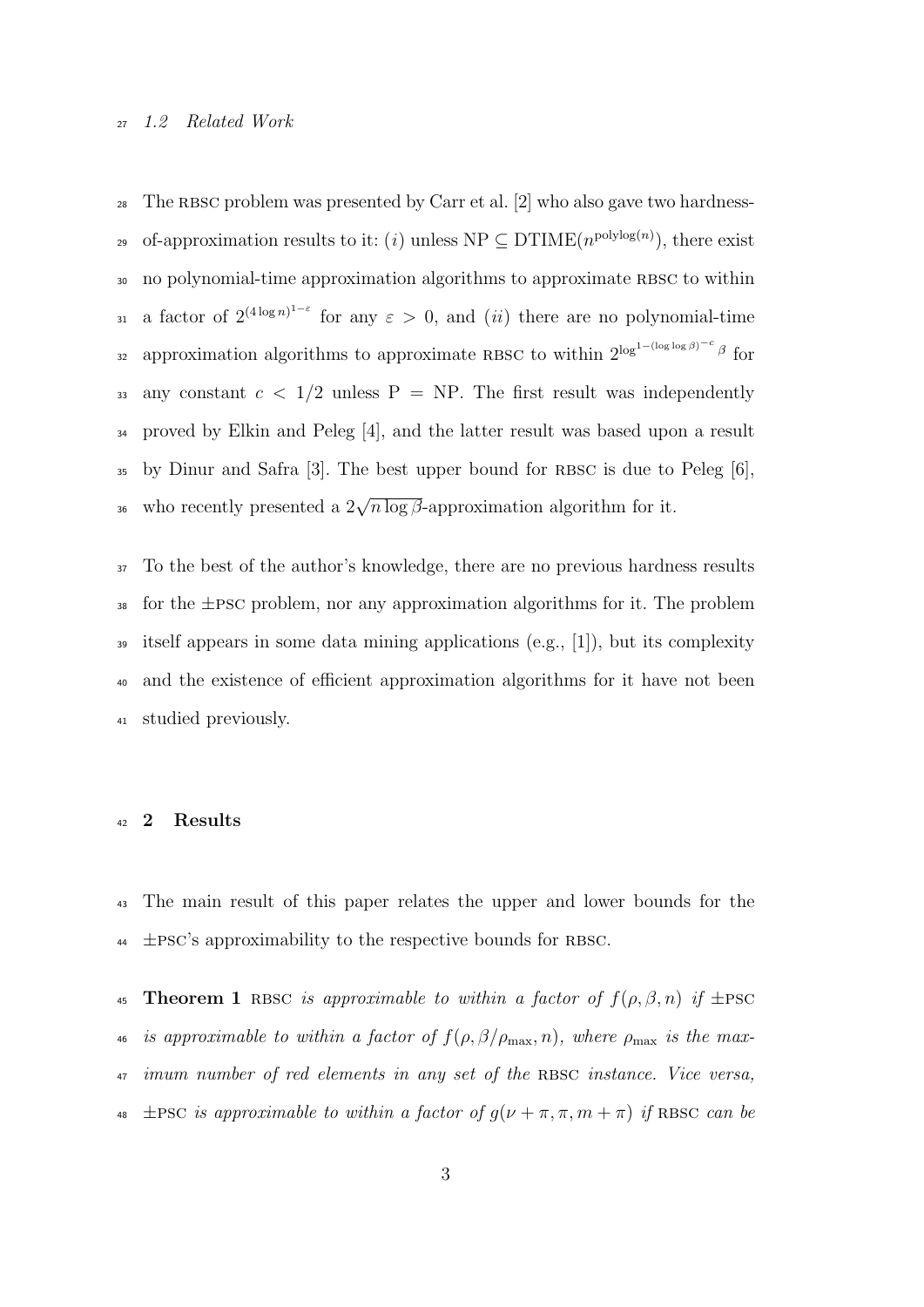<sup>50</sup> Theorem 1 and the results from Section 1.2 provide the following corollaries.

51 **Corollary 2** For any  $\varepsilon > 0$ , (i) there exists no polynomial-time approxima- $_{52}$  tion algorithm for  $\pm$ PSC with an approximation factor of  $\Omega(2^{\log^{1-\varepsilon}m^{4}})$  unless  $\mathcal{L}_{\text{53}}$  NP  $\subseteq$  DTIME $(n^{\text{polylog}(n)})$ , and (ii) there exists no polynomial-time approxi-<sup>54</sup> mation algorithm for  $\pm$ PSC with an approximation factor of  $\Omega(2^{\log^{1-\varepsilon}\pi})$  unless  $_{55}$   $P = NP$ .

56 Corollary 3 There exists a polynomial-time approximation algorithm for  $\pm$ PSC <sup>57</sup> that achieves an approximation factor of  $2\sqrt{(m+\pi)\log\pi}$ .

<sup>58</sup> The first part of Corollary 2 follows from the result by Carr et al. [2], and <sup>59</sup> Corollary 3 follows from Peleg's algorithm [6]. The second part of Corollary 2 <sup>60</sup> follows from a result by Dinur and Safra [3] applied to RBSC: there exists 61 an instance of RBSC where  $\rho_{\text{max}} = O\left(2^{\log^{1-(\log\log\beta)}-c'}\beta(\log\log\beta)^{c'}\right)$  for some  $\epsilon_0$  constant  $c' < 1/2$ , and unless P = NP there are no polynomial-time approx-63 imation algorithms for it with an approximation factor of  $2^{\log^{1-(\log\log\beta)}-c}$  for 64 any constant  $c < 1/2$ . Thus, if we let  $g_c(x) = 2^{\log^{1-(\log \log x)^{-c}} x}$  for all  $c < 1/2$ , <sup>65</sup> then assuming that  $P \neq NP$ , there exists no polynomial-time approximation algorithm to  $\pm$ PSC achieving an approximation factor of  $g_c \left( \frac{\pi}{Q(g_c/\pi)(\ln \theta)} \right)$  $\overline{O(g_{c'}(\pi)(\log \log \pi)^{c'}})$ 66 algorithm to  $\pm$ PSC achieving an approximation factor of  $g_c\left(\frac{\pi}{O(c_0\left(\pi\right)\left(\log\left(\pi/2\right)\right)},\right)$ <sup>67</sup> which is  $Ω(2^{\log^{1-\varepsilon}π})$  for all  $\varepsilon > 0$ .

 Theorem 1 is proved in the following two subsections, while Section 2.3 studies 69 the parameterized complexity of  $\pm$ PSC. Notice that both RBSC and  $\pm$ PSC have instances that have an optimal solution with zero cost. However, there are trivial polynomial-time algorithms to identify such instances and to find their optimal solutions. It is thus to be understood that henceforth all instances are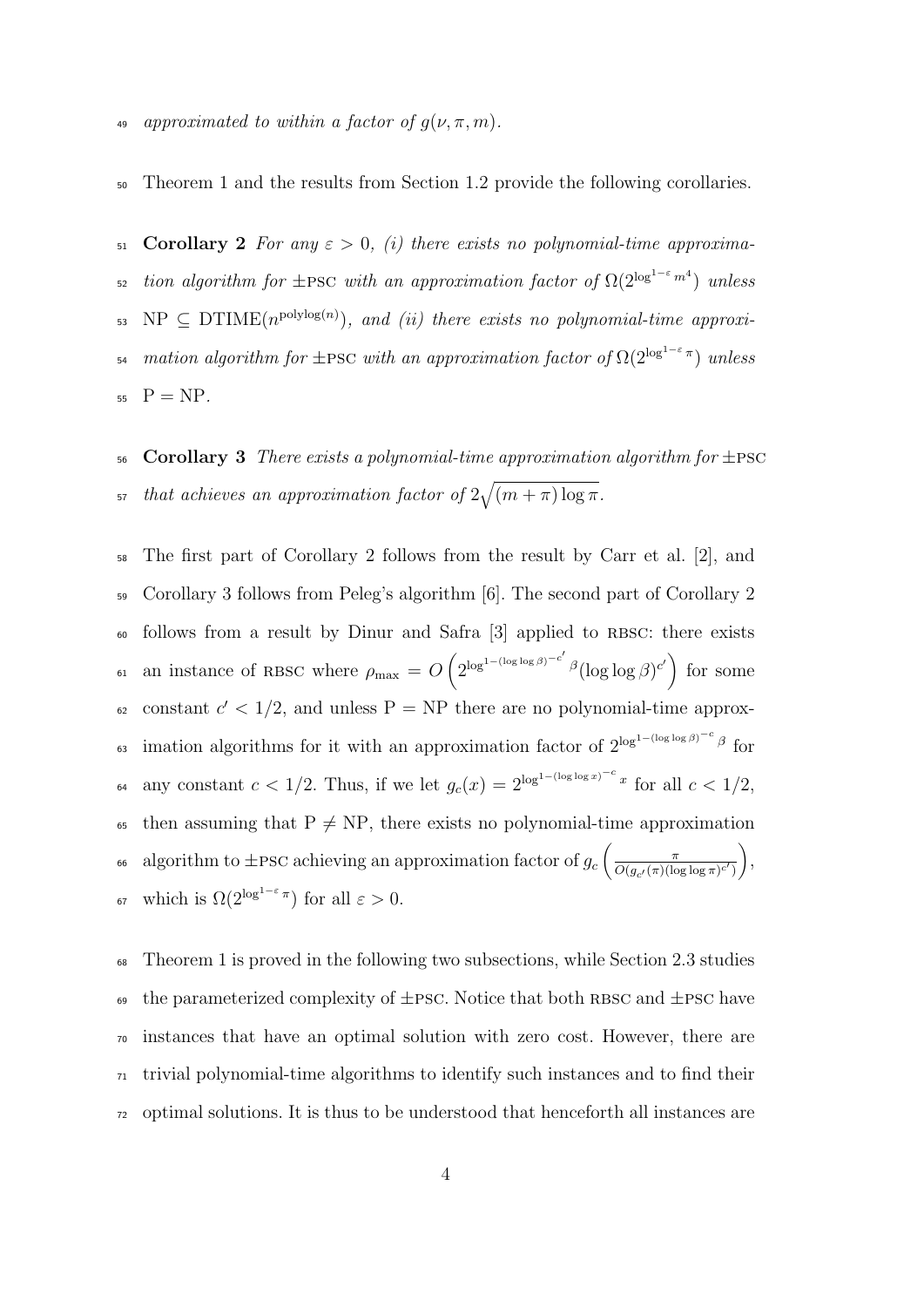<sup>73</sup> such that the cost of their optimal solution is at least 1.

#### 74 2.1 From RBSC to  $\pm$ PSC

<sup>75</sup> Consider an instance of RBSC, i.e., a triplet  $(R, B, S)$ . We map this instance to  $\tau_6$  an instance of  $\pm$ PSC. Let the negative elements be exactly the red elements,  $\pi$   $N = R$ . For each blue element  $b_i$ , create  $\rho_{\text{max}} = \max_{S \in \mathcal{S}} |R \cap S|$  positive  $78$  elements in P. Create the set collection Q so that all negative elements belong <sup>79</sup> to the same subsets  $Q_j$  as their corresponding red elements, and all positive so elements corresponding to a blue element  $b_i$  belong to the same subsets as  $b_i$ .

81 Let  $\mathcal D$  be a solution of this instance of  $\pm$ PSC. If  $\mathcal D$  covers all positive elements,  $\frac{1}{82}$  then the same subsets also cover all blue elements in RBSC, and  $\mathcal{D}$  is a feasible 83 solution of  $(R, B, S)$ . Moreover,  $cost_{\text{th}SC}(\mathcal{D}) = cost_{\text{RBSC}}(\mathcal{D})$ , i.e.,  $\mathcal D$  induces <sup>84</sup> same costs in both problems. If, on the other hand, there exists a positive 85 element p not covered by  $\mathcal{D}$ , then there must be at least  $\rho_{\text{max}}$  positive elements 86 not covered by D. Thus we can add any set S with  $p \in S$  to D without  $\frac{1}{87}$  increasing the cost of the solution, as we cannot cover more than  $\rho_{\text{max}}$  negative <sup>88</sup> elements with any S. If C is the (possibly extended) solution to RBSC induced 89 by D, we see that  $\text{cost}_{\text{th}(\mathcal{D})} \geq \text{cost}_{\text{RBSC}}(\mathcal{C})$ .

 $\gamma$ <sub>90</sub> Finally, it is clear that the optimal solution of a  $\pm$ PSC instance will cover <sup>91</sup> exactly the negative elements corresponding to the red elements covered by <sup>92</sup> the optimal solution of rbsc, i.e., the costs of the optimal solutions are equal. Denoting the optimal solutions to the instances of  $\pm$ PSC and RBSC by  $\mathcal{D}^*$ 93 and  $\mathcal{C}^*$ , respectively, we see that  $\frac{\text{cost}_{\text{tPSC}}(\mathcal{D})}{\text{cost}_{\text{tPSC}}(\mathcal{D}^*)} \geq \frac{\text{cost}_{\text{rBSC}}(\mathcal{C})}{\text{cost}_{\text{rBSC}}(\mathcal{C}^*)}$ <sup>94</sup> and  $\mathcal{C}^*$ , respectively, we see that  $\frac{\text{cost}_{\text{t}}(D)}{\text{cost}_{\text{t}}(D^*)}$  ≥  $\frac{\text{cost}_{\text{nssc}}(C)}{\text{cost}_{\text{nssc}}(C^*)}$ , and thus if we can 95 approximate  $\pm$ PSC to within a factor of  $f(\rho, \beta/\rho_{\text{max}}, n)$ , then we can approx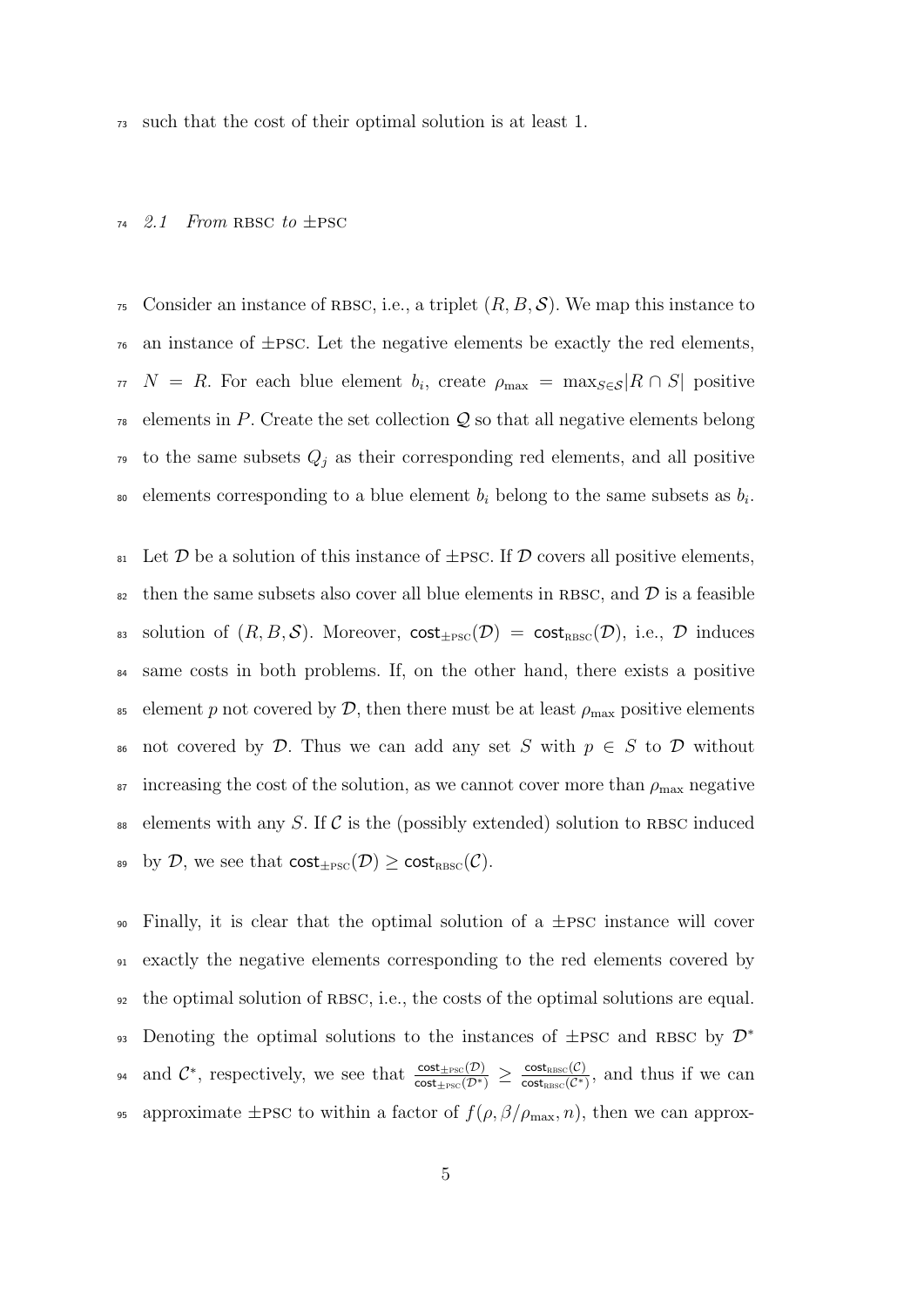<sup>96</sup> imate RBSC to within a factor of  $f(\rho, \beta, n)$ . This concludes the proof of the <sup>97</sup> first part of Theorem 1.

#### 98 2.2 From  $\pm$ PSC to RBSC

99 Consider an instance of  $\pm$ PSC:  $(N, P, Q)$ . For each  $n_i \in N$ , let there be a red <sup>100</sup> element  $r_i^-$  ∈ R, and for each  $p_i$  ∈ P, let there be a blue element  $b_i$  ∈ B and <sup>101</sup> a red element  $r_i^+ \in R$ . For each set  $Q_j \in \mathcal{Q}$ , let there be a set  $S_j^+ \in \mathcal{S}$  and for <sup>102</sup> each positive element  $p_i \in P$ , let there be a set  $S_i^- \in \mathcal{S}$ . Define these sets as

$$
S_j^+ = \{r_k^- \mid n_k \in Q_j\} \cup \{b_k \mid p_k \in Q_j\} \text{ and}
$$
  

$$
S_i^- = \{r_i^+, b_i\}.
$$

103 Let C be a solution of the thus created RBSC instance. Create  $\mathcal{D}$ , a solution of the  $\pm$ PSC instance, by adding each  $Q_j$  to  $\mathcal D$  if the corresponding set  $S_j^+$  is in  $105$   $C.$ 

<sup>106</sup> To show that this reduction preserves the approximability, we start by consid-107 ering the cost induced by  $\mathcal D$ . First, let  $n_k$  be a negative element in  $\cup \mathcal D$ . That is, 108 there is a set  $Q_j$  so that  $n_k \in Q_j$  and  $Q_j \in \mathcal{D}$ . But this means that the corresponding set  $S_j^+$  must be in  $\mathcal{C}$ , and therefore the red element  $r_k^-$ <sup>109</sup> sponding set  $S_j^+$  must be in  $\mathcal{C}$ , and therefore the red element  $r_k^-$  corresponding 110 to  $n_k$  is in ∪ $\mathcal{C}$ .

Second, let  $p_k$  be a positive element that is not in  $\cup \mathcal{D}$ , so none of the sets  $Q_j$ 111 <sup>112</sup> that contain  $p_k$  are in  $\mathcal{D}$ . This means that none of the sets  $S_j^+$  that contain  $b_k$ are in C. But as  $b_k$  must be covered by C, it must be that  $S_k^-$ 113 are in C. But as  $b_k$  must be covered by C, it must be that  $S_k^-$  is in C, and so 114  $r_k^+$  is in ∪C. Hence  $\mathsf{cost}_{\pm \rm PSC}(\mathcal{D}) \leq \mathsf{cost}_{\rm RBSC}(\mathcal{C})$ .

115 Consider then  $\mathcal{D}^*$ , the optimal solution of  $(N, P, Q)$ . We show that the cost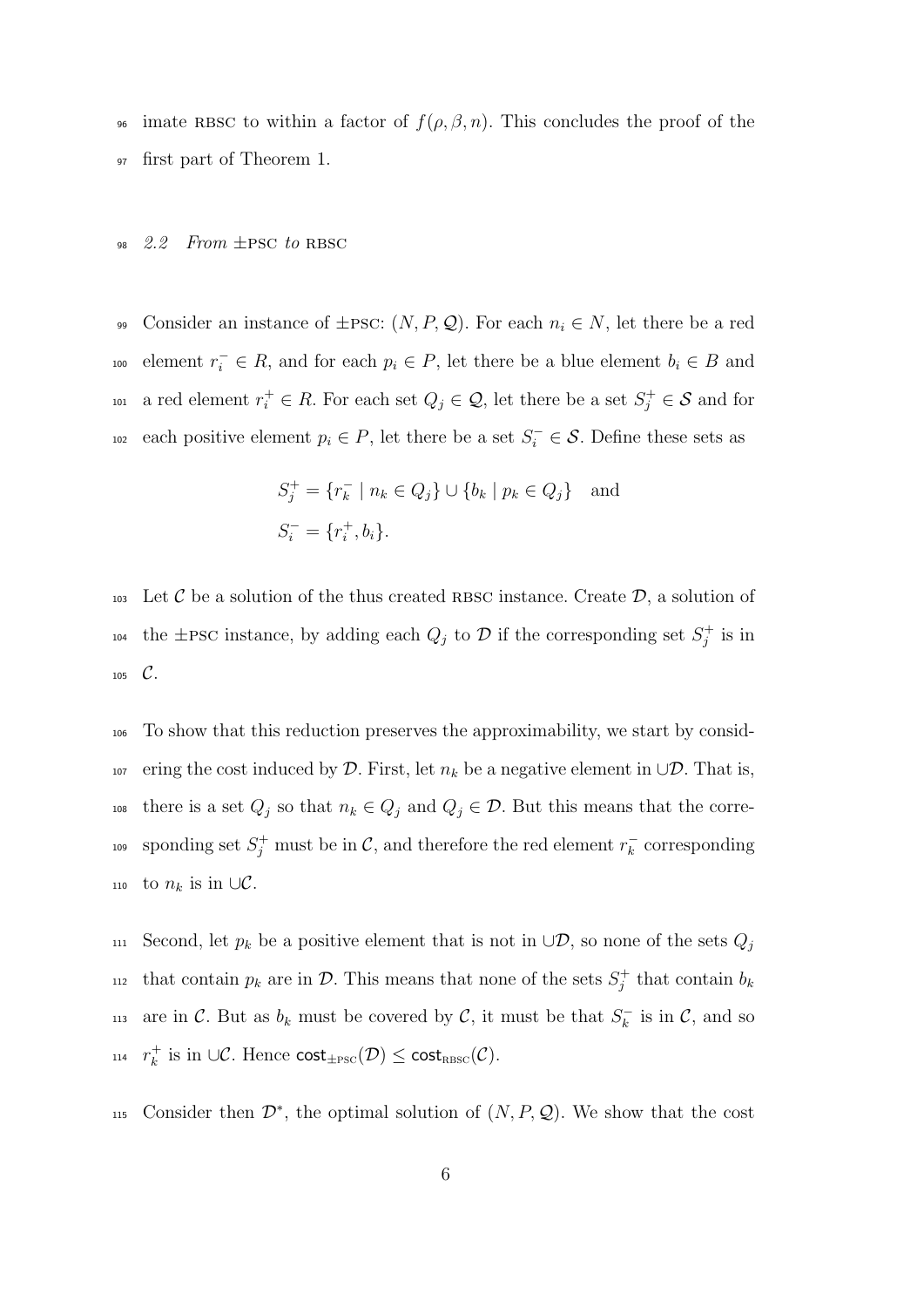$_{116}$  of the optimal solution of the RBSC instance created from the  $\pm$ PSC instance <sup>117</sup> is at most that of  $\mathcal{D}^*$ . Create  $\mathcal C$  so that  $S_j^+$  is in  $\mathcal C$  if  $Q_j \in \mathcal{D}^*$ . For all blue <sup>118</sup> elements  $b_i$  not yet covered by  $\mathcal{C}$ , add  $S_i^-$  in  $\mathcal{C}$ . It is straightforward to see that  $\mathsf{cost}_{\mathsf{t}\text{-}\mathsf{p}\text{-}\mathsf{c}\mathsf{c}}(\mathcal{D}^*)=\mathsf{cost}_{\mathsf{R}\text{-}\mathsf{B}\text{-}\mathsf{c}}(\mathcal{C})\geq \mathsf{cost}_{\mathsf{R}\text{-}\mathsf{B}\text{-}\mathsf{c}}(\mathcal{C}^*). \text{ Therefore, } \frac{\mathsf{cost}_{\mathsf{R}\text{-}\mathsf{B}\text{-}\mathsf{c}}(\mathcal{C})}{\mathsf{cost}_{\mathsf{t}\text{-}\mathsf{P}\text{-}\mathsf{c}}(\mathcal{D}^*)}\geq \frac{\mathsf{cost}_{\mathsf{t}\text{-}\mathsf{P}\text$  $\text{cost}_{\text{TPSC}}(\mathcal{D}^*) = \text{cost}_{\text{RBSC}}(\mathcal{C}) \geq \text{cost}_{\text{RBSC}}(\mathcal{C}^*). \text{ Therefore, } \frac{\text{cost}_{\text{RBSC}}(\mathcal{C})}{\text{cost}_{\text{RBSC}}(\mathcal{C}^*)} \geq \frac{\text{cost}_{\text{TPSC}}(\mathcal{D})}{\text{cost}_{\text{TPSC}}(\mathcal{D}^*)},$ 120 so that if we can approximate RBSC to within a factor of  $g(\nu, \pi, m)$ , then we 121 can approximate  $\pm$ PSC to within a factor of  $g(\nu + \pi, \pi, m + \pi)$ .

### <sup>122</sup> 2.3 Parameterized Complexity

<sup>123</sup> We denote the parameterized versions of  $\pm$ PSC and RBSC by p- $\pm$ PSC and  $124$  p-RBSC. The parameter for both problems is the cost of the solution. The 125 p-RBSC problem is W[2]-hard due to the results in [2] and [5].

 $_{126}$  In the reduction from RBSC to  $\pm$ PSC (Section 2.1) the costs of the optimal 127 solutions are equal, and in the reduction from  $\pm$ PSC to RBSC (Section 2.2) the <sup>128</sup> cost of the optimal solution to rbsc is at most the cost of the optimal solution  $129$  to  $\pm$ PSC. This proves that both reductions are indeed fpt-reductions [5], and <sup>130</sup> gives rise to the following proposition.

131 **Proposition 4** The p $\pm$ PSC problem is equivalent to the p $\pm$ PSSC problem un-132 der the fpt-reductions; especially, the p- $\pm$ PSC problem is W[2]-hard.

## <sup>133</sup> 3 Conclusions

 $134$  This paper studied the  $\pm$ PSC problem, proving both upper and lower bounds <sup>135</sup> for its approximability. In addition to being important results as such, these <sup>136</sup> bounds also provide new insights into the hardness of certain data mining